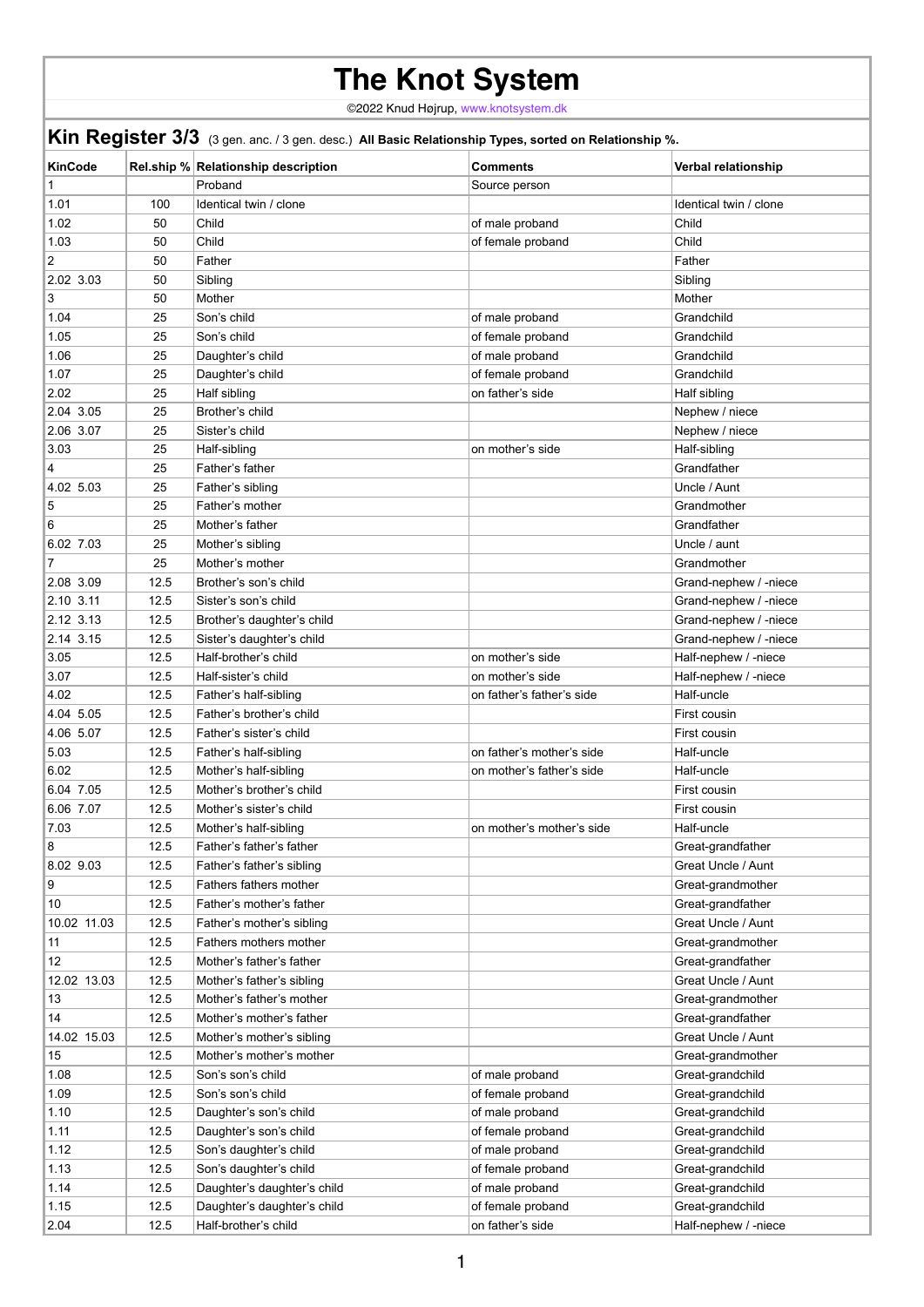| 2.06              | 12.5  | Half sister's child                                                 | on father's side                   | Half-nephew / -niece                               |
|-------------------|-------|---------------------------------------------------------------------|------------------------------------|----------------------------------------------------|
| 2.08              | 6.25  | Half-brother's son's child                                          | on father's side                   | Half-grand-nephew / -niece                         |
| 2.10              | 6.25  | Half-sister's son's child                                           | on father's side                   | Half-grand-nephew / -niece                         |
| 2.12              | 6.25  | Half-brother's daughter's child                                     | on father's side                   | Half-grand-nephew / -niece                         |
| 2.14              | 6.25  | Half-sister's daughter's child                                      | on father's side                   | Half-grand-nephew / -niece                         |
| 3.09              | 6.25  | Half-brother's son's child                                          | on mother's side                   | Half-grand-nephew / -niece                         |
| 3.11              | 6.25  | Half-sister's son's child                                           | on mother's side                   | Half-grand-nephew / -niece                         |
| 3.13              | 6.25  | Half-brother's daughter's child                                     | on mother's side                   | Half-grand-nephew / -niece                         |
| 3.15              | 6.25  | Half-sister's daughter's child                                      | on mother's side                   | Half-grand-nephew / -niece                         |
| 4.04              | 6.25  | Father's half-brother's child                                       | on father's father's side          | Half first cousin                                  |
| 4.06              | 6.25  | Father's half-sister's child                                        | on father's father's side          | Half first cousin                                  |
| 4.08 5.09         | 6.25  | Father's brother's son's child                                      |                                    | First cousin once removed (r)                      |
| 4.10 5.11         | 6.25  | Father's sister's son's child                                       |                                    | First cousin once removed (r)                      |
| 4.12 5.13         | 6.25  | Father's brother's daughter's child                                 |                                    | First cousin once removed (r)                      |
| 4.14 5.15         | 6.25  | Father's sister's daughter's child                                  |                                    | First cousin once removed (r)                      |
| 5.05              | 6.25  | Father's half-brother's child                                       | on father's mother's side          | Half first cousin                                  |
| 5.07              | 6.25  | Father's half-sister's child                                        | on father's mother's side          | Half first cousin                                  |
| 6.04              | 6.25  | Mother's half-brother's child                                       | on mother's father's side          | Half first cousin                                  |
| 6.06              | 6.25  | Mother's half-sister's child                                        | on mother's father's side          | Half first cousin                                  |
| 6.08 7.09         | 6.25  | Mother's brother's son's child                                      |                                    | First cousin once removed (r)                      |
| $6.10$ 7.11       | 6.25  | Mother's sister's son's child                                       |                                    | First cousin once removed (r)                      |
| 6.12 7.13         | 6.25  | Mother's brother's daughter's child                                 |                                    | First cousin once removed (r)                      |
| 6.14 7.15         | 6.25  |                                                                     |                                    |                                                    |
| 7.05              | 6.25  | Mother's sister's daughter's child<br>Mother's half-brother's child | on mother's mother's side          | First cousin once removed (r)<br>Half first cousin |
| 7.07              |       |                                                                     | on mother's mother's side          |                                                    |
|                   | 6.25  | Mother's half-sister's child                                        |                                    | Half first cousin                                  |
| 8.02<br>8.04 9.05 | 6.25  | Father's father's half-sibling                                      | on father's father's father's side | Half Great Uncle / Aunt                            |
|                   | 6.25  | Father's father's brother's child                                   |                                    | First Cousin once removed (p)                      |
| 8.06 9.07         | 6.25  | Father's father's sister's child                                    |                                    | First Cousin once removed (p)                      |
| 9.03              | 6.25  | Father's father's half-sibling                                      | on father's father's mother's side | <b>Great Uncle / Aunt</b>                          |
| 10.02             | 6.25  | Father's mother's half-sibling                                      | on father's mother's father's side | Half Great Uncle / Aunt                            |
| 10.04 10.05       | 6.25  | Father's mother's brother's child                                   |                                    | First Cousin once removed (p)                      |
| 10.06 11.07       | 6.25  | Father's mother's sister's child                                    |                                    | First Cousin once removed (p)                      |
| 11.03             | 6.25  | Father's mother's half-sibling                                      | on father's mother's mother's side | Half Great Uncle / Aunt                            |
| 12.02             | 6.25  | Mother's father's half-sibling                                      | on mother's father's father's side | Half Great Uncle / Aunt                            |
| 12.04 13.05       | 6.25  | Mother's father's brother's child                                   |                                    | First Cousin once removed (p)                      |
| 12.06 13.07       | 6.25  | Mother's father's sister's child                                    |                                    | First Cousin once removed (p)                      |
| 13.03             | 6.25  | Mother's father's half-sibling                                      | on mother's father's mother's side | Half Great Uncle / Aunt                            |
| 14.02             | 6.25  | Mother's mother's half-sibling                                      | on mother's mother's father's side | Half Great Uncle / Aunt                            |
| 14.04 15.05       | 6.25  | Mother's mother's brother's child                                   |                                    | First Cousin once removed (p)                      |
| 14.06 15.07       | 6.25  | Mother's mother's sister's child                                    |                                    | First Cousin once removed (p)                      |
| 15.03             | 6.25  | Mother's mother's half-sibling                                      | on mother's mother's mother's side | Half Great Uncle / Aunt                            |
| 4.08              | 3.125 | Father's half-brother's son's child                                 | on father's father's side          | Half first cousin once removed (r)                 |
| 4.10              | 3.125 | Father's half-sister's son's child                                  | on father's father's side          | Half first cousin once removed (r)                 |
| 4.12              | 3.125 | Father's half-brother's daughter's child                            | on father's father's side          | Half first cousin once removed (r)                 |
| 4.14              | 3.125 | Father's half-sister's daughter's child                             | on father's father's side          | Half first cousin once removed (r)                 |
| 5.09              | 3.125 | Father's half-brother's son's child                                 | on father's mother's side          | Half first cousin once removed (r)                 |
| 5.11              | 3.125 | Father's half-sister's son's child                                  | on father's mother's side          | Half first cousin once removed (r)                 |
| 5.13              | 3.125 | Father's half-brother's daughter's child                            | on father's mother's side          | Half first cousin once removed (r)                 |
| 5.15              | 3.125 | Father's half-sister's daughter's child                             | on father's mother's side          | Half first cousin once removed (r)                 |
| 6.08              | 3.125 | Mother's half-brother's son's child                                 | on mother's father's side          | Half first cousin once removed (r)                 |
| 6.10              | 3.125 | Mother's half-sister's son's child                                  | on mother's father's side          | Half first cousin once removed (r)                 |
| 6.12              | 3.125 | Mother's half-brother's daughter's child                            | on mother's father's side          | Half first cousin once removed (r)                 |
| 6.14              | 3.125 | Mother's half-sister's daughter's child                             | on mother's father's side          | Half first cousin once removed (r)                 |
| 7.09              | 3.125 | Mother's half-brother's son's child                                 | on mother's mother's side          | Half first cousin once removed (r)                 |
| 7.11              | 3.125 | Mother's half-sister's son's child                                  | on mother's mother's side          | Half first cousin once removed (r)                 |
| 7.13              | 3.125 | Mother's half-brother's daughter's child                            | on mother's mother's side          | Half first cousin once removed (r)                 |
| 7.15              | 3.125 | Mother's half-sister's daughter's child                             | on mother's mother's side          | Half first cousin once removed (r)                 |
| 8.04              | 3.125 | Father's father's half-brother's child                              | on father's father's father's side | Half first Cousin once removed (p)                 |
| 8.06              | 3.125 | Father's father's half-sister's child                               | on father's father's father's side | Half first Cousin once removed (p)                 |
| 8.08 9.09         | 3.125 | Father's father's brother's son's child                             |                                    | Second Cousin                                      |
| 8.10 9.11         | 3.125 | Father's father's sister's son's child                              |                                    | <b>Second Cousin</b>                               |
| 8.12 9.13         | 3.125 | Father's father's brother's daughter's child                        |                                    | <b>Second Cousin</b>                               |
| 8.14 9.15         | 3.125 | Father's father's sister's daughter's child                         |                                    | <b>Second Cousin</b>                               |